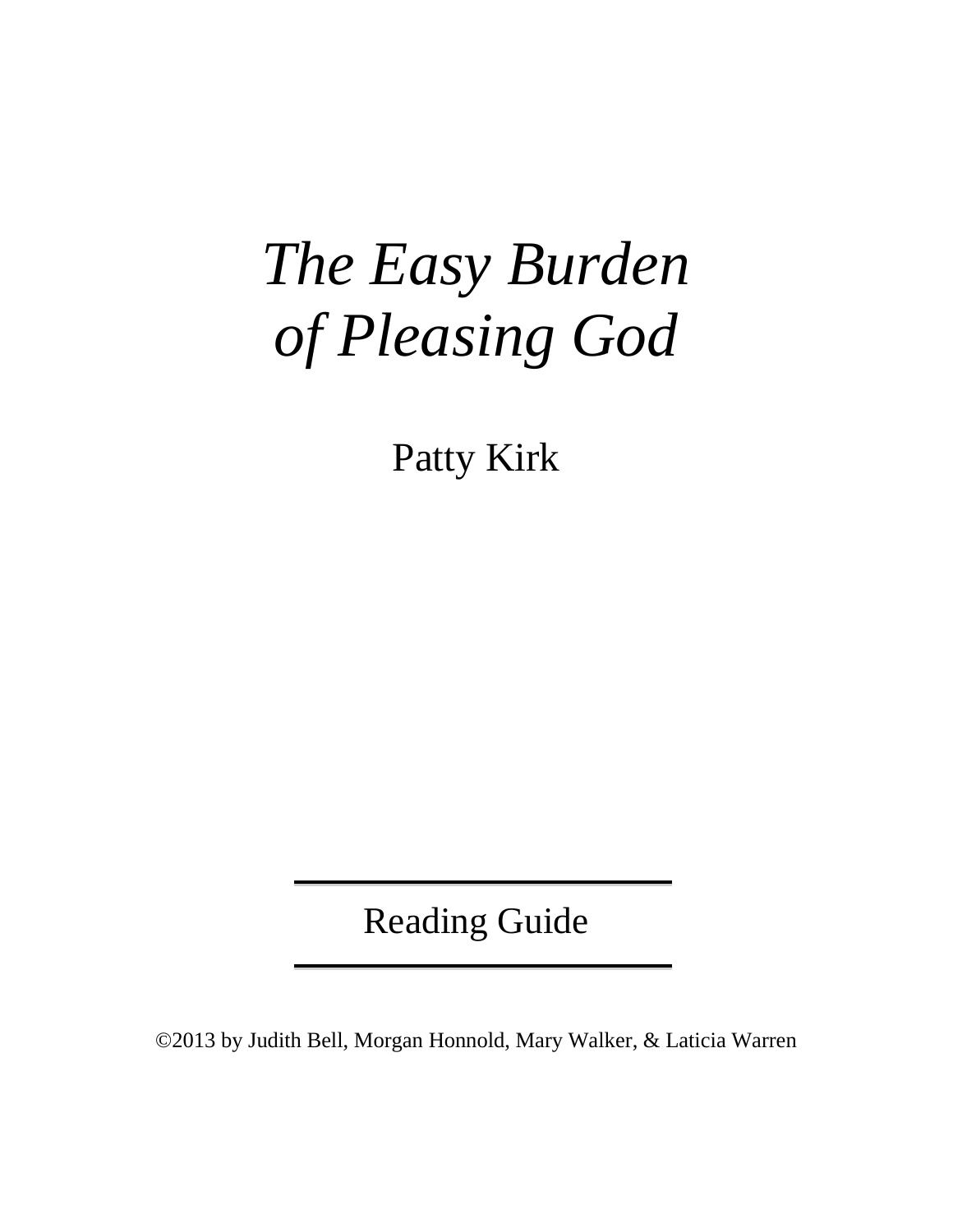Dear Reader,

We have developed this reading guide to help you get the most out of *The Easy Burden of Pleasing God*. As you contemplate the Scriptures, stories and thoughts in each chapter, this reading guide invites you to reflect on your own experiences in order to develop a deeper understanding of God's nature and the work he requires. The questions and prayers are designed to be a beginning, not an end; we hope that they serve as prompts to a wide range of personal reflection and prayer. After you read each chapter, reflect on its Scripture reference and the correlating questions in the reading guide. As you come to the end of each of the four parts of the book, take some time to reflect and pray about that section, using the prayer we have provided as a starting point.

While this reading guide is comprised of questions for individual reflection, feel free to engage in these questions in a group discussion. View each question and prayer as a conversation starter for authentic discussion with the Lord or with others as you continue in your spiritual journey.

In the words of the author, "Let my stories, struggles, and research inspire you to come up with your own ways of taking Jesus at his word, your own way of allowing him to pull the plow through your rocky soil, your own way of believing ever more deeply in the exhilarating reality of his presence there beside you, doing it all."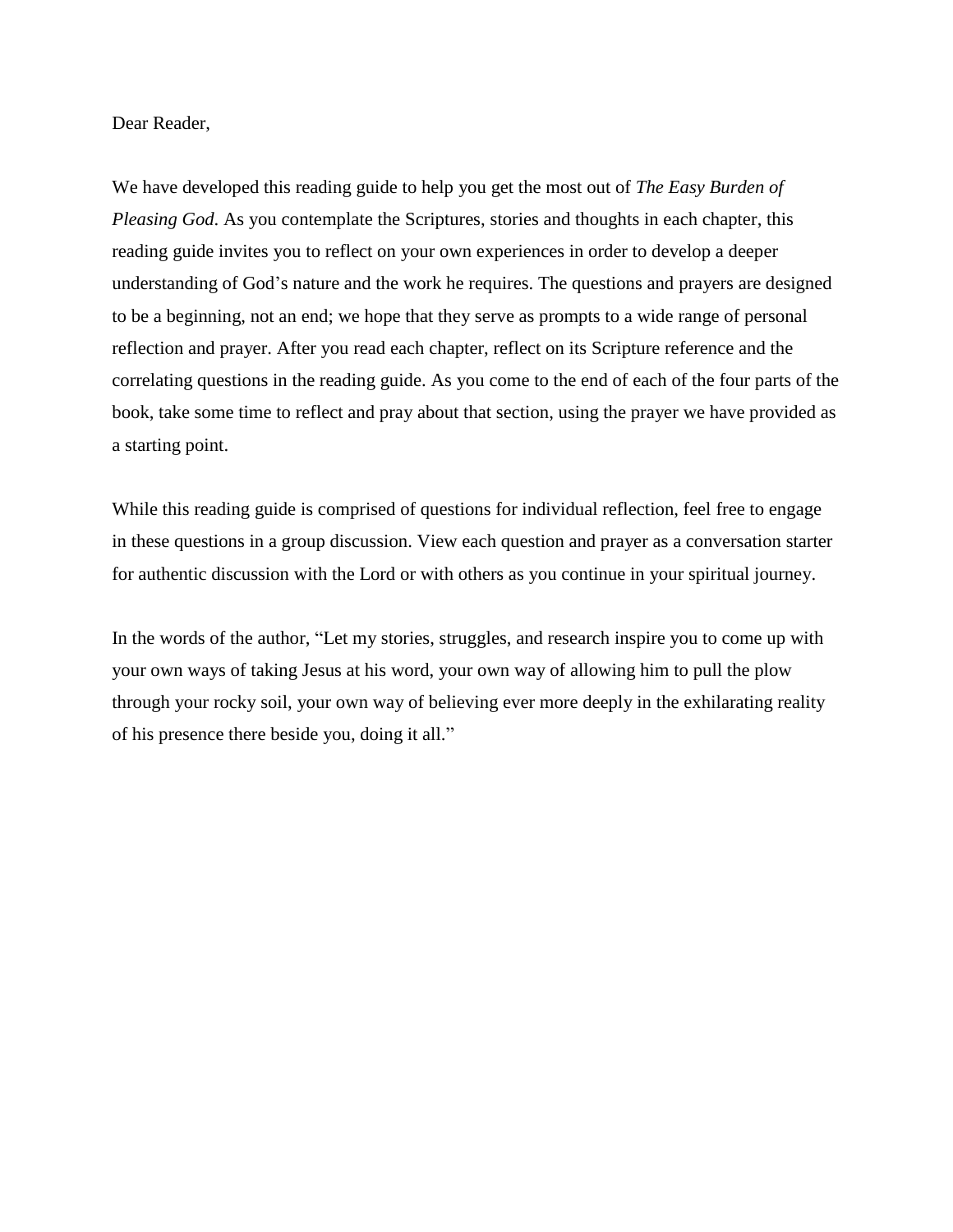#### **Preface**

Have you, like the author, ever felt frustration at the tension between the works that seem to be expected of believers and Jesus' promise of an easy burden and a light yoke? How have you sought to reconcile that tension?

# *Part I: God's Great Promises of Ease*

#### **Chapter 1: Love versus Rules**

*Exodus 20:2-5* Do you tend to think of God more as a loving parent or a tyrannical rule-giver? Explain.

How has your view of God affected your relationship with him?

Think of an experience or encounter you've had with Scripture. How did it change or challenge your ideas about God's nature?

#### **Chapter 2: God's Work**

*John 6:28-29* Think of your story of coming to faith. How does it affect your views on the work of faith?

What are some expectations that you may have associated with loving God? How do those expectations fit with what the author identifies as God's expectations of us?

#### **Chapter 3: The One Command of the One God Sent**

*John 15:10-12* Do you ever (consciously or not) try to add additional requirements to salvation and make it an achievement to be earned? Why do you think Christians tend to do this?

#### **Chapter 4: A Little-Studied Message of Much of Scripture**

*Proverbs 13:25* What are some boundaries or rules in your life that you have discovered are actually for your good?

Think of a command in Scripture that you struggle to accept. Looking at it through the lens of this chapter, how might God have intended it to protect you and others?

#### **Chapter 5: The Limits of Godly Work**

*Exodus 23:12*

Kirk stresses that some limitations, such as those on forgiveness, actually promote freedom. What are some limitations on your life—whether on your resources, time, or energy—that are actually freeing? What is so liberating about these limitations?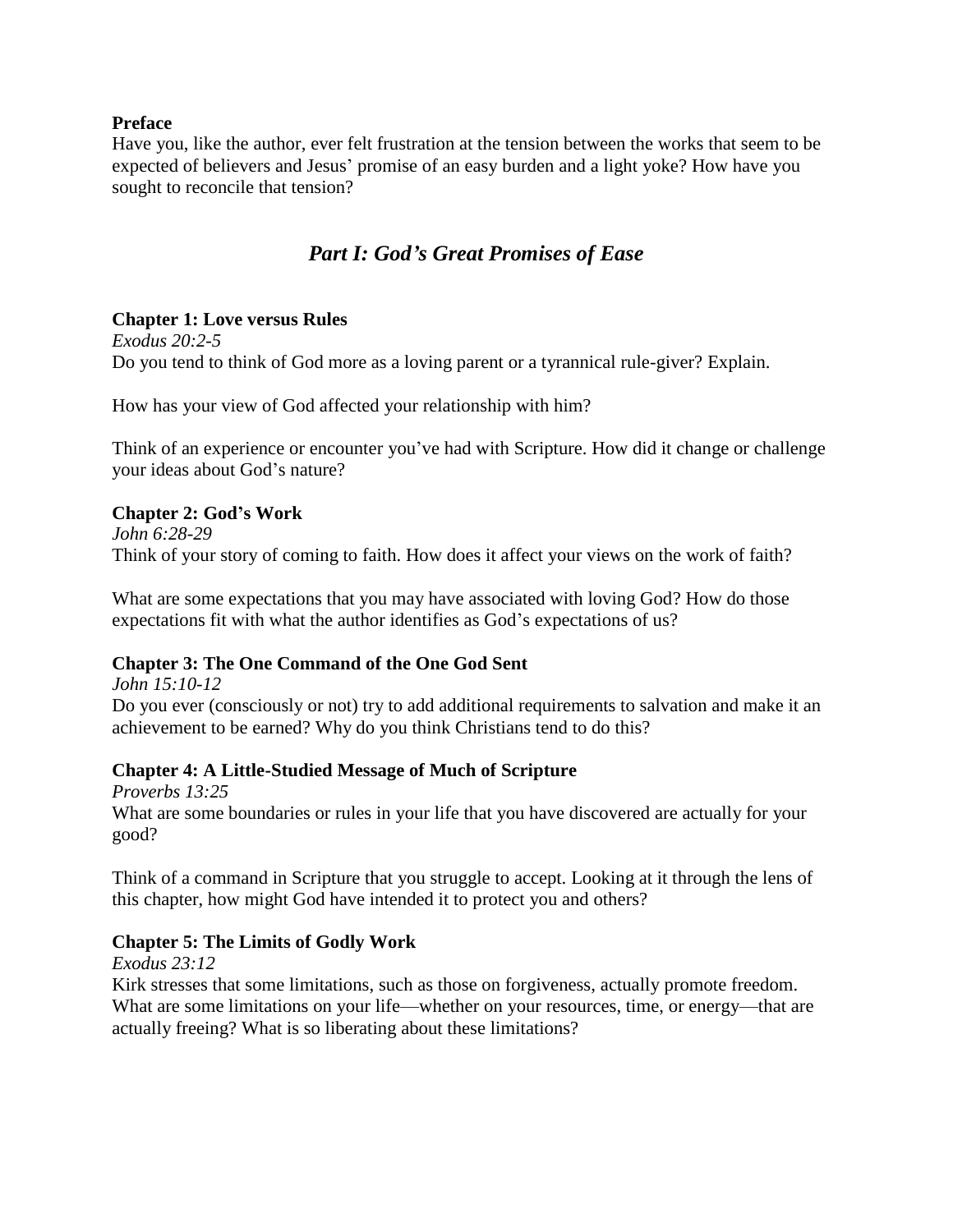#### **Chapter 6: Invitations to End All Commandments**

*Proverbs 19:22* Think of some people in your life who need love. How can you embrace the invitation to love them?

#### **Chapter 7: And the Second Is Like It**

*Matthew 22:37-39*

Kirk writes that the command to love your neighbor is an explanation of how to fulfill the command to love God. Does this link between the two commandments change your view on either loving God or loving your neighbor? Explain.

#### **Chapter 8: Free Indeed**

*John 8:31-36*

As believers, we commonly live by a set of principles that we think are how we should behave. What are some good things that you do out of obligation rather than enjoyment? In light of these obligations, what does it mean to you when Christ promises freedom?

*God, help me see the true nature of yourself and your commands. Show me how to love you by loving others in my life.*

## *Part II: What Ease Might Look Like*

#### **Chapter 9: Choosing What Is Better**

*Luke 10:41-42* What kind of work are you doing in your life right now? When was the last time you simply sat at Jesus's feet and listened, as Mary did? What was that experience like?

#### **Chapter 10: Giving Cheerfully**

*2 Corinthians 9:7* Do you enjoy tithing? What would help you to be a more joyful giver?

Reflect on how you feel when dispensing your time or resources. In what ways are you glad to spend these things?

#### **Chapter 11: Resting**

*Genesis 3:8*

What are some activities that you find fulfilling, enlivening and restful that may not be enjoyable in the same way to others? What do you appreciate about these activities?

#### **Chapter 12: Yoked to the One God Sent**

*Deuteronomy 22:10*

Reflect on the difference between working *for* God and working *with* God. Are there some situations in your life where you feel that you are doing the Lord's work but are not enjoying the pleasure of his presence? Which of these situations could you invite him into?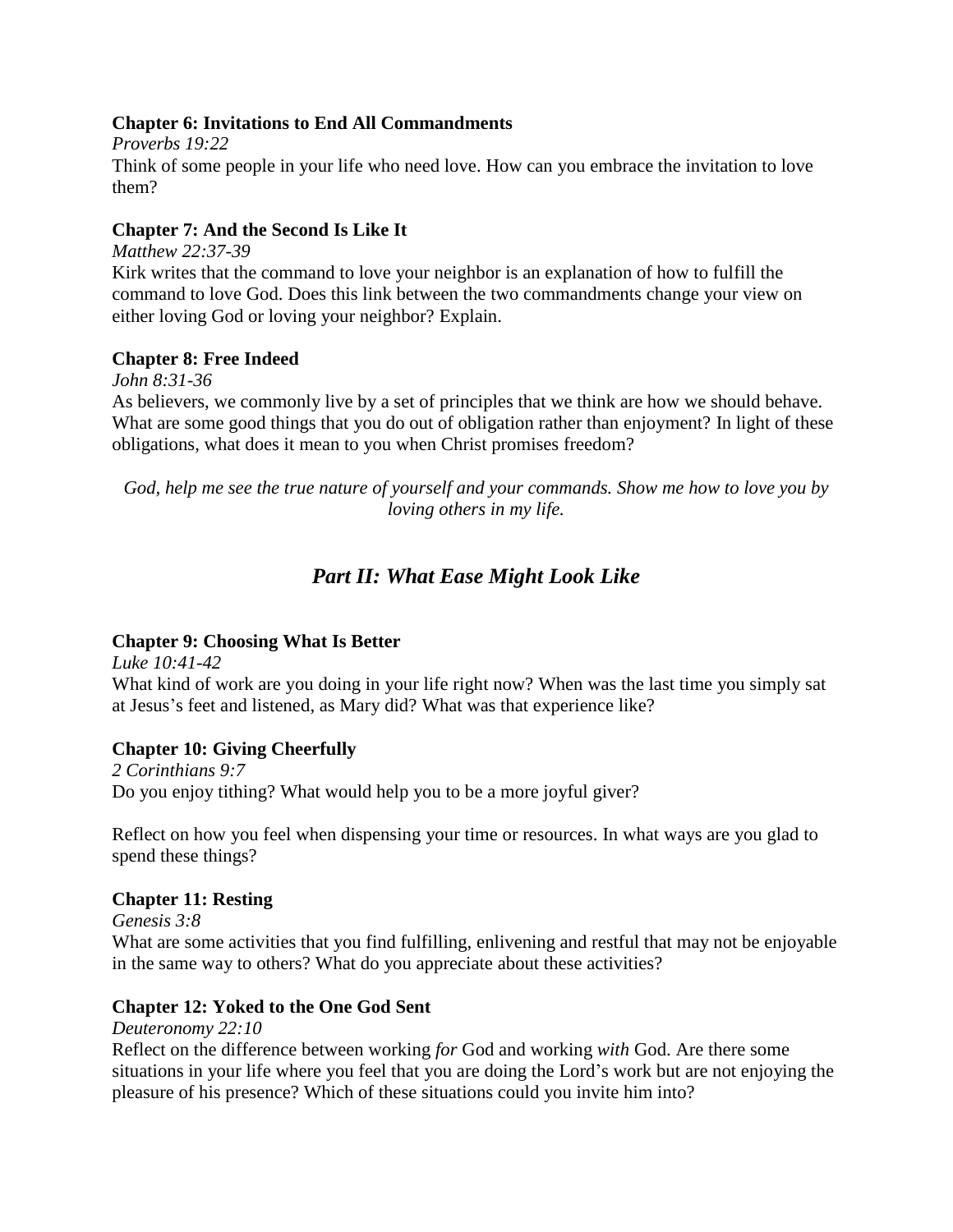How might a co-laborer change the situation?

#### **Chapter 13: Loving Siblings and Other Family Members**

*Genesis 32:9-11*

Is there a family member in your life whom you have lost touch with? What steps can you take to reconnect with that person? In what ways can you show love to them?

What can you do to strengthen the relationships you already have with your family?

#### **Chapter 14: Getting to Remorse**

*Luke 15:17-20* Is there anything in your life for which you need to express remorse? Come up with a plan for doing so.

How can you identify your blameworthy actions and exhibit true remorse more readily?

#### **Chapter 15: Looking after Widows and Orphans and Other Needy Neighbors** *James 1:27*

Who is near to you—either geographically or relationally—whom you could care for and enjoy getting to know? Ask the Lord for creative ideas of how to simultaneously enjoy and care for that person.

#### **Chapter 16: "I'd Rather Do It** *Myself***"**

*Matthew 15:25-28* Are you ever reluctant to ask for help? Why or why not?

When do you find yourself wanting to do things on your own?

*God, help me to give cheerfully, rest willingly and love unconditionally. Remind me to rely on you in all circumstances.*

# *Part III: Clutching the Curse of Toil*

#### **Chapter 17: Good Works**

*Romans 7:15*

Is there any so-called holy work you do that fails to fulfill you? Why do you think that is? Why do you continue to do it?

#### **Chapter 18: Saying No**

*Ecclesiastes 2:22-23*

Why is it so hard for us to say no? How can you better trust God to take care of what needs done, even if that means he uses someone else?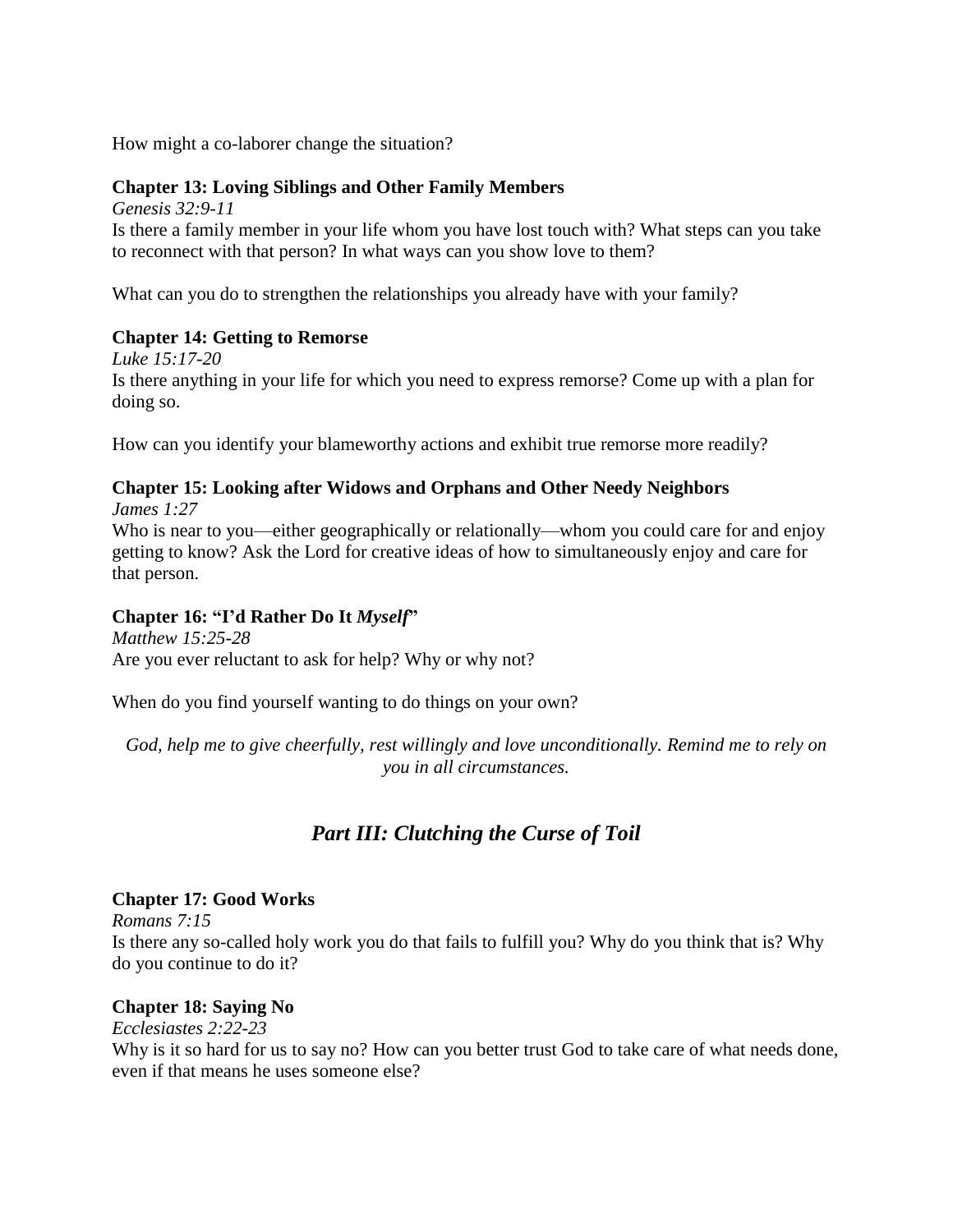#### **Chapter 19: Sacrifice**

*Hosea 6:6, Matthew 9:13 and 12:7*

How might viewing the Bible as a rulebook affect your perception of love? When does love feel like a duty rather than a pleasurable gift? How can you change this perception?

#### **Chapter 20: The Work of the One God Sent**

*Ecclesiastes 3:12-13* What areas of your faith have become burdens? Why, do you think?

In contrast, what are some instances in your life when you have felt sincere joy, regardless of the monotony of the task?

#### **Chapter 21: Woe to Us**

*Luke 11:46*

Have you set any unrealistically sacrificial goals for yourself? Do your expectations of yourself and others lead to guilt and stress instead of joy and contentment? What can you do to increase your joy and contentment?

#### **Chapter 22: Knock Yourself Out!**

*Matthew 19:21* Do you have any work that is being impeded by an aspiration to perfection? What is it?

How does this chapter's explanation of Jesus's response to the rich young man help you understand Jesus's call to perfection in the Sermon on the Mount?

#### **Chapter 23: The Bible Says**

*2 Timothy 3:16-17*

Are there any scriptural commands—literal or not—that you strive especially to follow? Have any of these become more of a priority in your life than God's work of believing in Jesus? Which ones?

*God, reveal any areas of my life where I need to do less. Help me trust that you are in control.*

## *Part IV: Getting to Ease*

#### **Chapter 24: Entering God's Rest**

*Hebrews 4:9-11*

Kirk writes that she learned how to love God involuntarily and effortlessly when she reflected on people who loved her that way, such as her daughters. Is there anyone in your life who has loved you effortlessly and involuntarily? Reflect on this love: how can you apply it to your relationship with God?